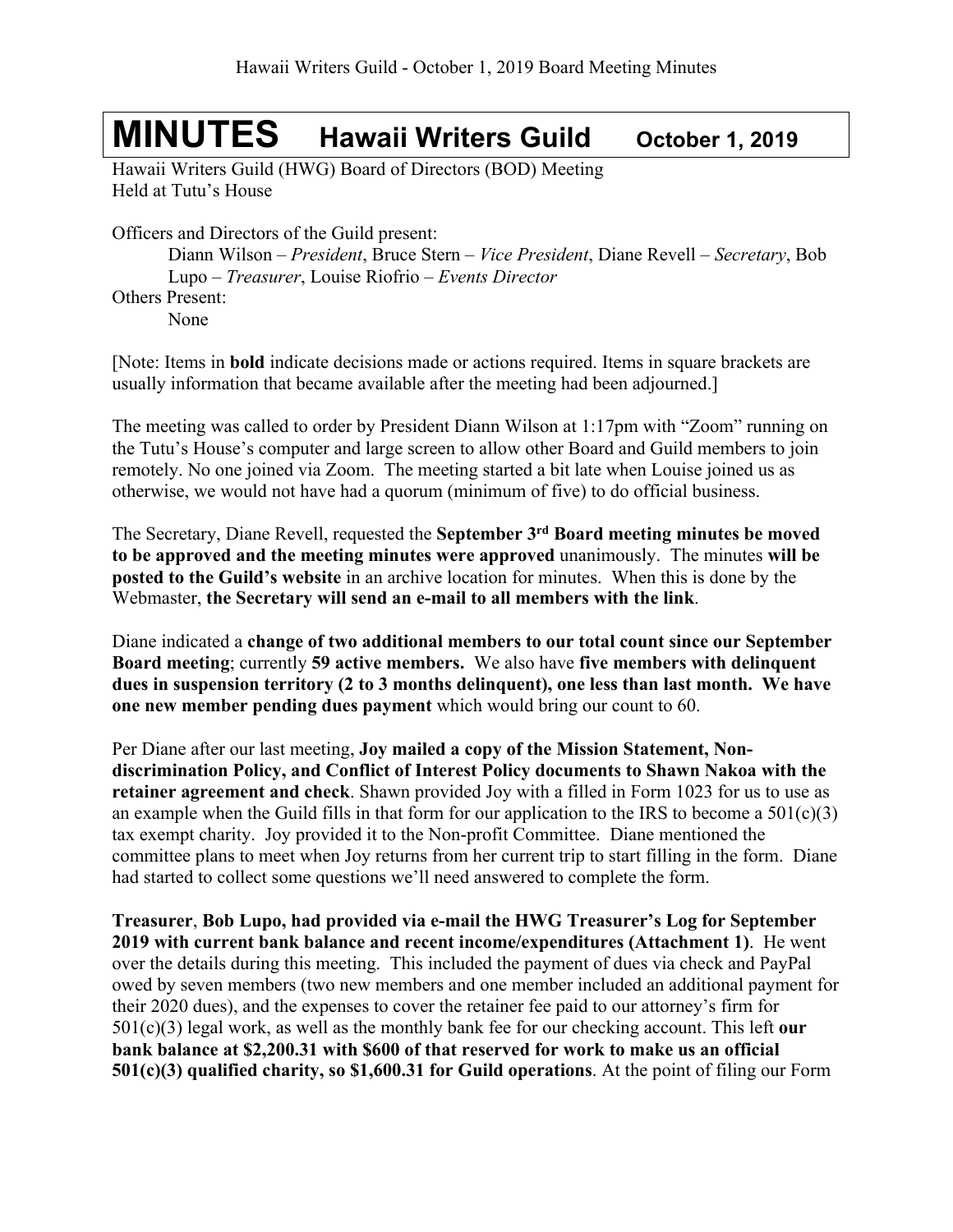1023, we will owe the attorney \$1000, so will need to allocate or raise an additional \$400 to cover that fee, most likely near the end of 2019.

Committee Reports:

**Duncan, our Webmaster was not in attendance**. Related to a Guild chat blog, **the plan is to look for a different (than our website app), more suitable chat application that is not too expensive.** Diane indicated she had found a recent article comparing ten chat applications that included their costs: https://www.wpbeginner.com/beginners-guide/how-to-choose-the-bestblogging-platform/. She had forwarded it to Jada and Duncan and had seen some e-mail traffic between them on the topic, but no decision at this time.

**The Public Relations Director, Joy Fisher**, was away on a trip. Louise reminded us the **next Writers Voices event will be on October 2nd. Also, Louise said the September 23 public reading at North Kohala Library had gone well. Diann had been there and said about 30 people attended.**

**No one had responded yet to the request for an editor for a Guild Newsletter** (that we knew of), but previously Jim Gibbons was asking Joy what the job entailed and might be interested. The ad is at the top of the Guild News page of the HWG website: https://www.hawaiiwritersguild.com/guild-news.html.

**The committee to establish an on-line Literary Review had decided not to hold a September meeting, but was now in the phase of accepting submittals for the on-line publication,**  *Latitudes*. Someone said the submittals were very slow in coming; Diann said she would send out a message to the membership to remind them of the opportunity and the submittal window being open now until November  $30<sup>th</sup>$ . The publication is targeted for Spring of 2020.

**Louise Riofrio, Events Director,** reported on recent and upcoming events.The most recent pop-up bookstores were held on September 7th and 21st in Waimea. **Our next two pop-up bookstores to be held in Waimea will be on October 5th and 19th.** Previous consideration had been given to holding pop-up bookstores in Honokaa or Hilo and it was decided Hilo offered the better option. For more information on the Hilo Farmers Market see this website: http://hilofarmersmarket.com/ **We discussed trying out having a pop-up bookstore in Hilo on two Sundays, October 6th and 27th that could draw in some members closer to Hilo. Louise said the permitting process may not be done in time for October 6th, but it will be close. She is handling the costs of the permits. The permits should all be in place for October 27th in any case.** 

**Louise wanted to know how to obtain more HWG business cards.** Diane said she thought Joy had the main supply but Duncan had done the original order of the cards. **Diane had more than she needed and would try to get some to Louise. Joy would return later this week and Louise could check with her for more cards also.**

The next major event will be **Christmas Treasures and More that will be at the Marriott King Kamehameha Kona Beach Hotel on November 16th**. **Louise received the application**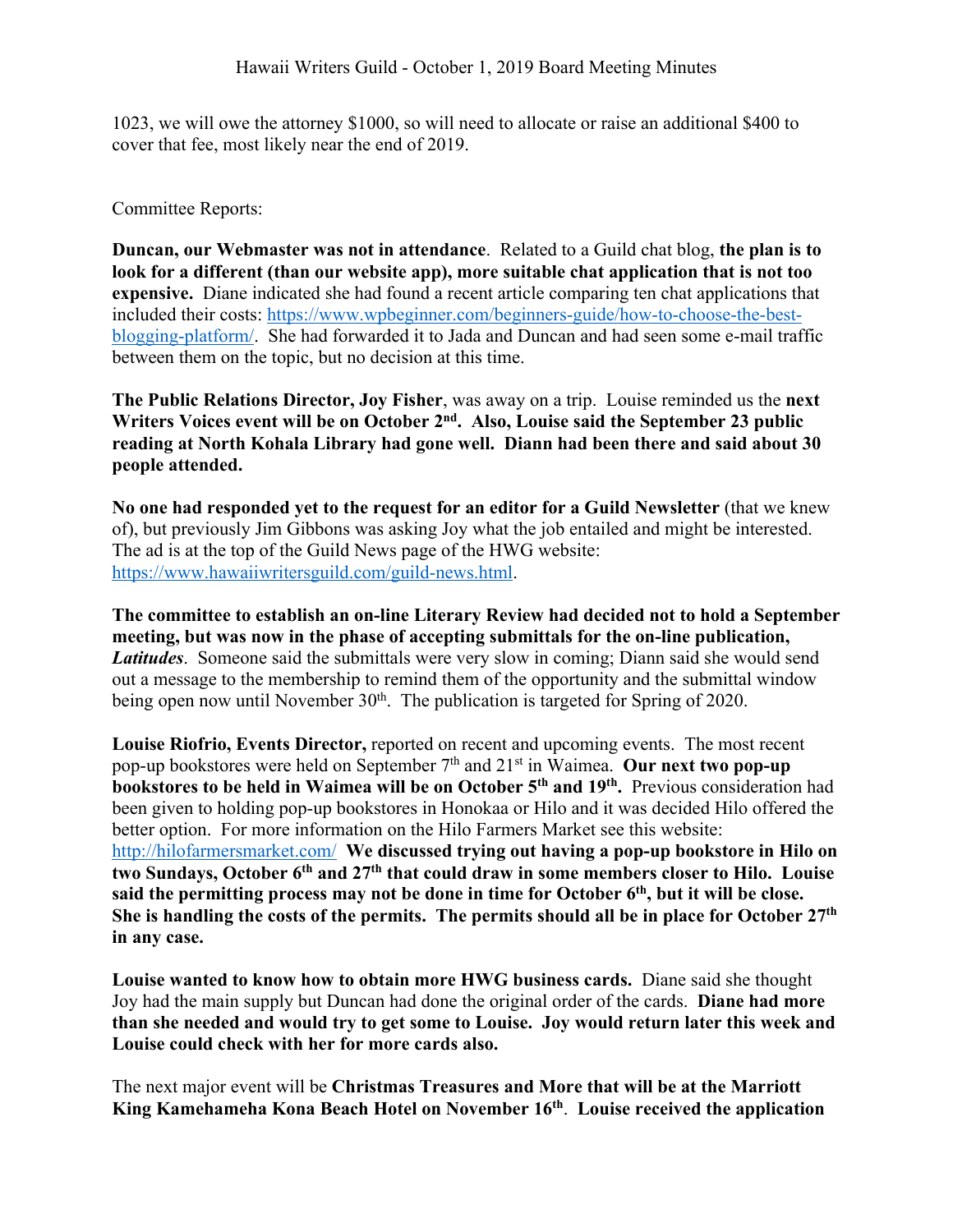**for this event and will submit it with the required \$200 registration fee**. This was already in our budget. This has been a very successful event for Guild members to sell books in the past. Another major event we **need to plan for is our annual meeting**. We discussed whether we should return to the same venue we've used the last two years (Anna Ranch in Waimea) or consider alternatives. The **consensus was to stick with Anna Ranch but make sure we have a good mic system** as the main complaint last year was that it had been hard to hear some of the speakers. A **similar layout of tables as last year** (not all in one line as the first year) was recommended as more amenable to people mixing. **We discussed the date and our first choice was Saturday, January 11th. Louise was going to check with Anna Ranch for how to reserve the venue and let us know if our first choice of date was available or what other options were available if it was not.** We didn't want it too close to the New Year holidays, but also not on the Martin Luther King, Jr. holiday weekend. Louise was referred to Cece Johansen as a source of how this had been arranged last year. **Louise was told this would require a committee to work with her as done in the past.**

**Eila, Director for North Kohala**, was unable to attend. **The public reading at the North Kohala Library was held September 23 and included readers as well as pop-up poets**. Per emails, Eila indicated she had received **lots of positive feedback on this event.**

**Bryan Furer, Director for Volcano**, was not able to attend the meeting. Bryan is active in that area of the island and the most recent Volcano Writers meeting was be held on September 30<sup>th</sup>. **That group plans to meet every Monday in October to work on their anthology book. Diann said we need to work with Bryan to get him more involved perhaps via Zoom in our Board meetings.** It was suggested that for Bryan and others, **a tutorial on how to use Zoom would be helpful.** Diane R. said she would look into this. **[Diane found these two YouTube tutorials for Zoom that had fairly good recommendations:**  https://www.youtube.com/watch?v=8Dq1syZX2O4 or https://www.youtube.com/watch?v=-2pq4I1urXA**.** 

One can look on their browser for "Zoom tutorial" to find these and other options.**]**

**Bruce Stern, Vice President**, did not have any issues to raise.

**Our President, Diann W. brought the latest tri-fold update** for Board members to have in hand and check out. She said they are fairly expensive to print out at \$1/copy. She had handed some additional ones to Louise for use at the pop-up bookstores. **Diane suggested the PDF of the tri-fold be sent to Board members so they also could print extra tri-folds** if needed on their own printers. **The intent would be to have the tri-folds at the Kauai Writers Conference to hand out.**

Related to that conference, Diann asked about the logistics for staffing the table to be provided for the Guild's use there. Louise had attended last year and indicated where it had been located near the registration desk, that it had been staffed by her and other Guild members in attendance (those with books to sell mainly) and that we had some new members from that activity. Besides the tri-fold brochure, HWG business cards to hand out would be good. **Diann said she would send a message to the membership asking for feedback from those who planned to attend the Kauai Writers Conference, if they would be willing to staff the table part time.** Of those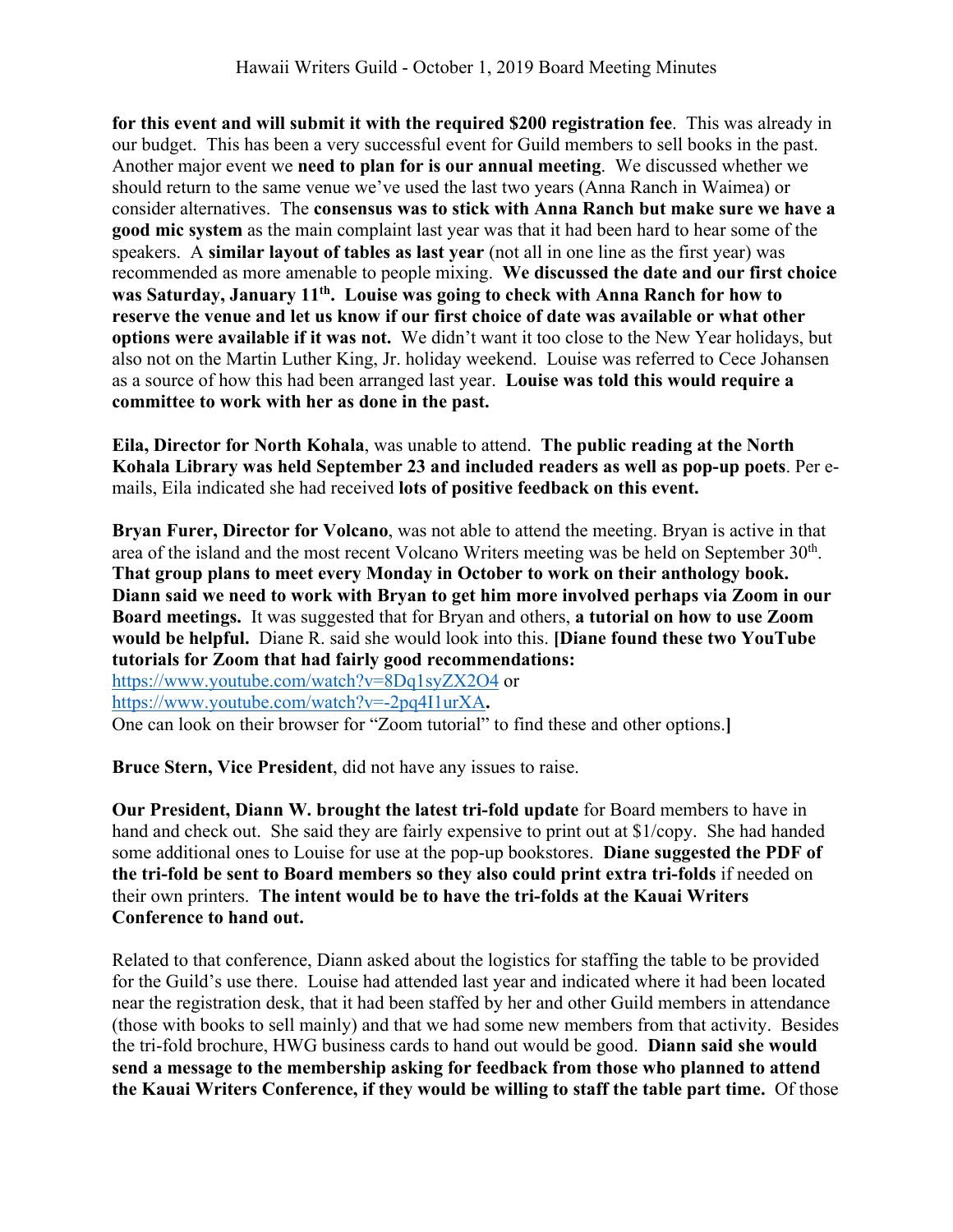in the meeting, Diann W., Diane R., and Bob Lupo were registered to attend with Louise still considering it.

**Diann asked if it would be too early to solicit members to run for office in our January election of officers and the resounding response was no it was not too early.** It can be difficult to get people to run for office, so sooner is better. **She will send out a solicitation to the membership for those who would like to run for office** (President, Vice President, Treasurer, Secretary). The other Board members are appointed positions.

**Diann raised the issue of how to increase membership and include student members**. This topic of student members had been raised in the past, but this time Diann had contact with a high school creative writing instructor in a Kona school and said she also had possible contacts in the North Kohala schools. Bob Lupo mentioned he had possible contacts in the Hilo campus of the University of Hawaii via his wife that he would look into. **A resolution to create a student membership category was developed, discussed and passed unanimously. The specifics were as follows:**

The Hawaii Writers Guild will include a class of student members. The annual dues will be \$10. The application would be similar to the current one, with the writing example optional in this case, but a teacher recommendation required. A student member would be able to submit writings for the *Latitudes* Literary Review, participate in Guild public readings, participate in Guild workshops. Student members would not have election voting privileges nor have bio entries on the Hawaii Writers Guild webpage.

It was acknowledged **this would require Duncan to create a student specific membership application and dues options on the Hawaii Writers Guild website**.

[After the meeting, **Bob Lupo wrote to Professor Mark Panek, PHD, who teaches Creative Writing and English Composition at UH-Hilo** and **Bob told him of our Guild and that he would sponsor up to five students recommended by the professor for student memberships in our Guild**.]

The **next regular Board meeting date** was set for **Tuesday, November 5th** at 1:00pm-2:45pm at Tutu's House.

The meeting was adjourned at 2:10pm.

Respectfully submitted, Diane Revell, Secretary

Announcements:

• The **next regular Board meeting time and place: Tuesday, November 5th at 1:00pm – 2:45pm at Tutu's House** at 64-1032 Mamalahoa Hwy # 305, Waimea, HI 96743. Attendance via internet will be offered.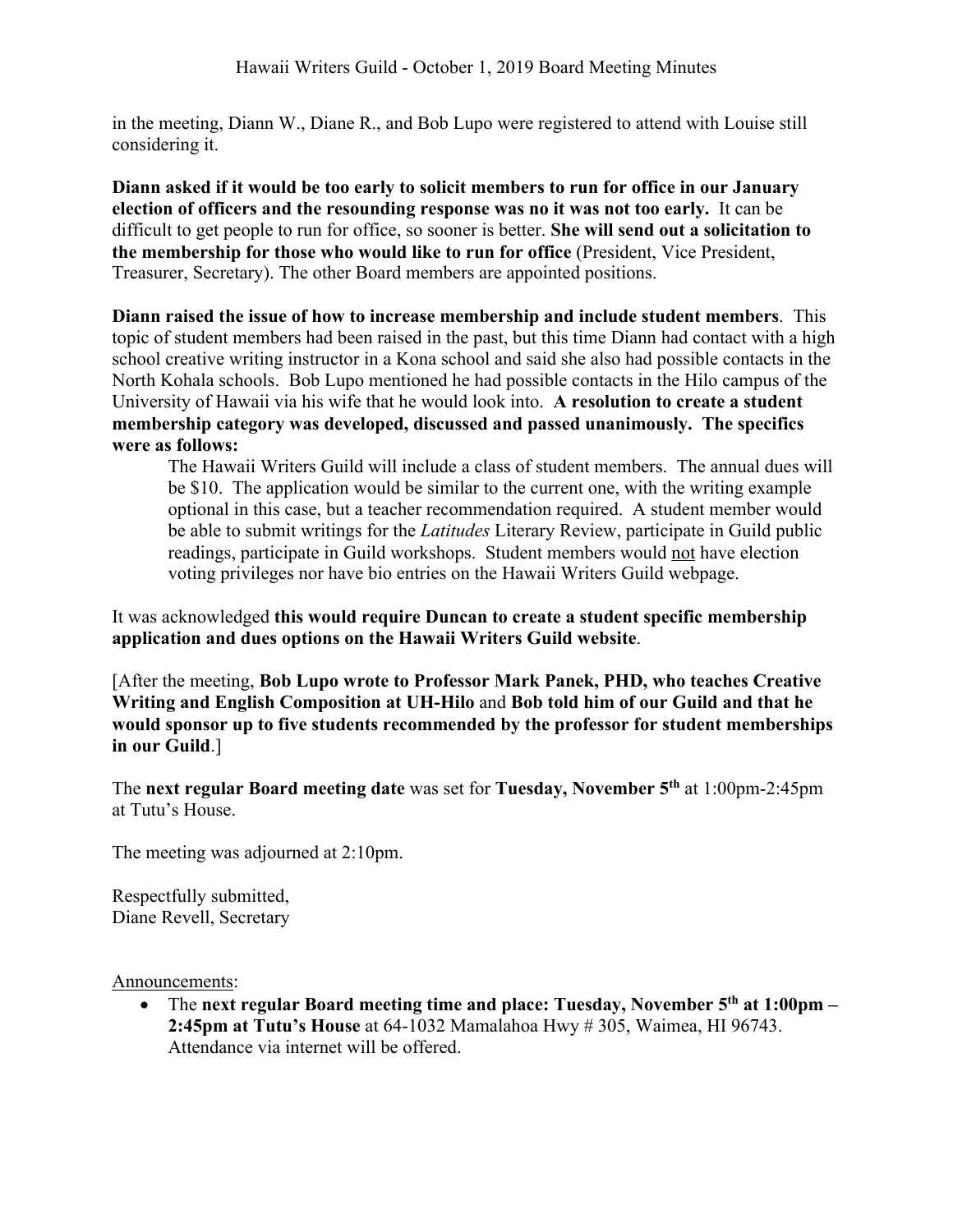- **Requests for items to be added to the agenda for the next regular Board meeting** should be **sent to the President Diann Wilson and Secretary Diane Revell at their email addresses** (island.diann@gmail.com and diane.b.revell@gmail.com) 10-days prior to the next meeting, so **by October 26th**. The **agenda will be e-mailed October 31st**, five days prior to the meeting.
- Parking Lot:
	- **a. Find a suitable, cost effective blog application to use for a HWG Chat moderated blog for all members to post comments** for an exchange of ideas. Plans to use our website application proved unworkable. **Who:** Duncan Dempster/Jada Rufo **Due Date:** November 5, 2019
	- **b. Complete IRS Form 1023 for application to be a recognized 501(c)(3) nonprofit charity.** Have it ready to submit to attorney for filing with IRS before end of 2019. **Who:** Non-profit Committee (Joy F., Diane R., Bruce S., Bob L.) **Due Date:** November 1, 2019

Attachment 1: HWG Treasurer's Log, September 2019